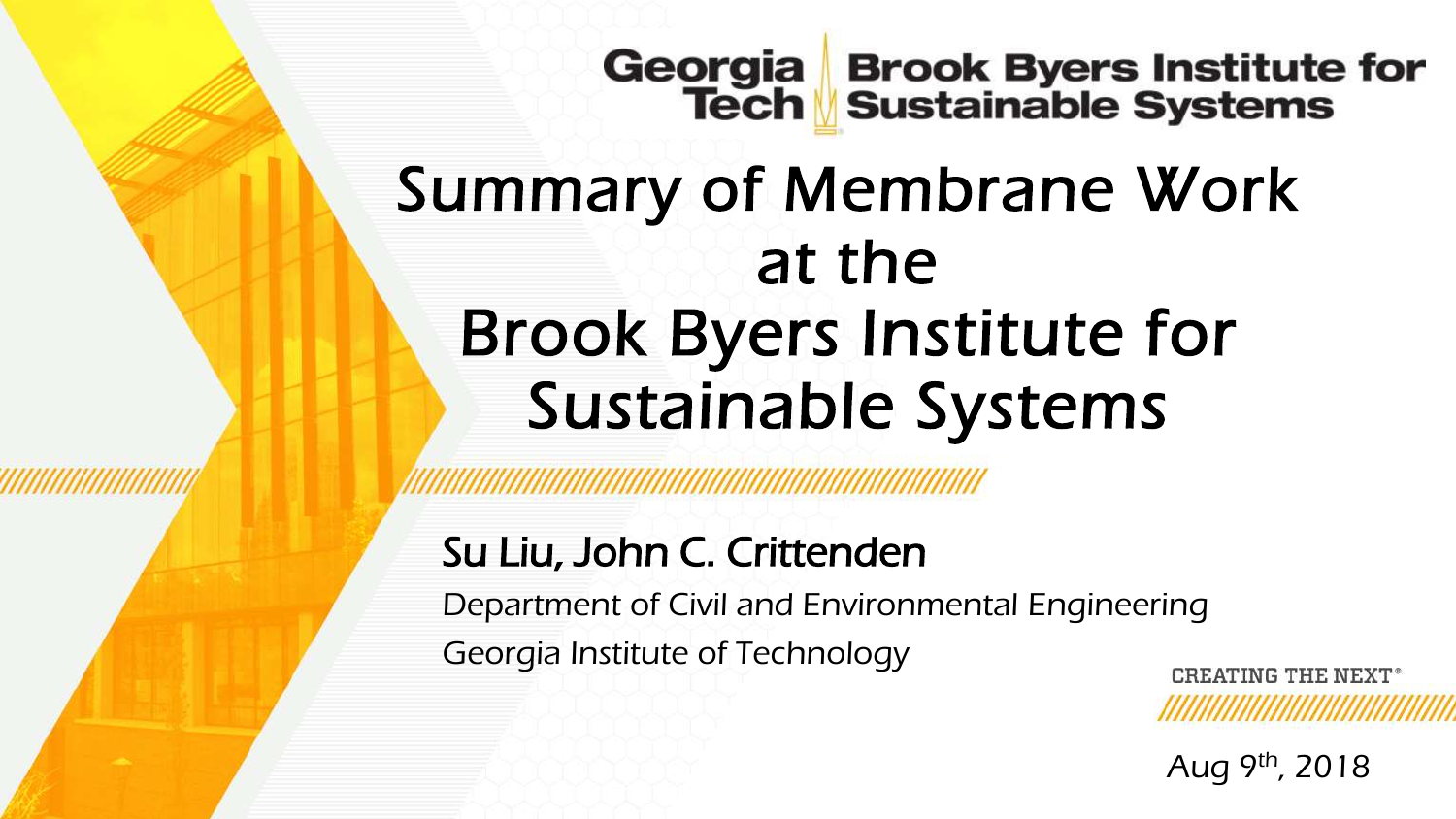## Membrane Processes Introduction

- Membrane processes are physicochemical separation techniques using differences in permeability (of water constituents) as the separation mechanism.
- The membrane used is typically made of synthetic material less than 1mm thick and semipermeable.



- Fabrication and modification of High performance membrane Ultrafiltration and Forward osmosis membranes
- Reduction of membrane fouling and its chemistry;
- Membrane applications (Wastewater treatment; Desalination; Membrane bioreactor)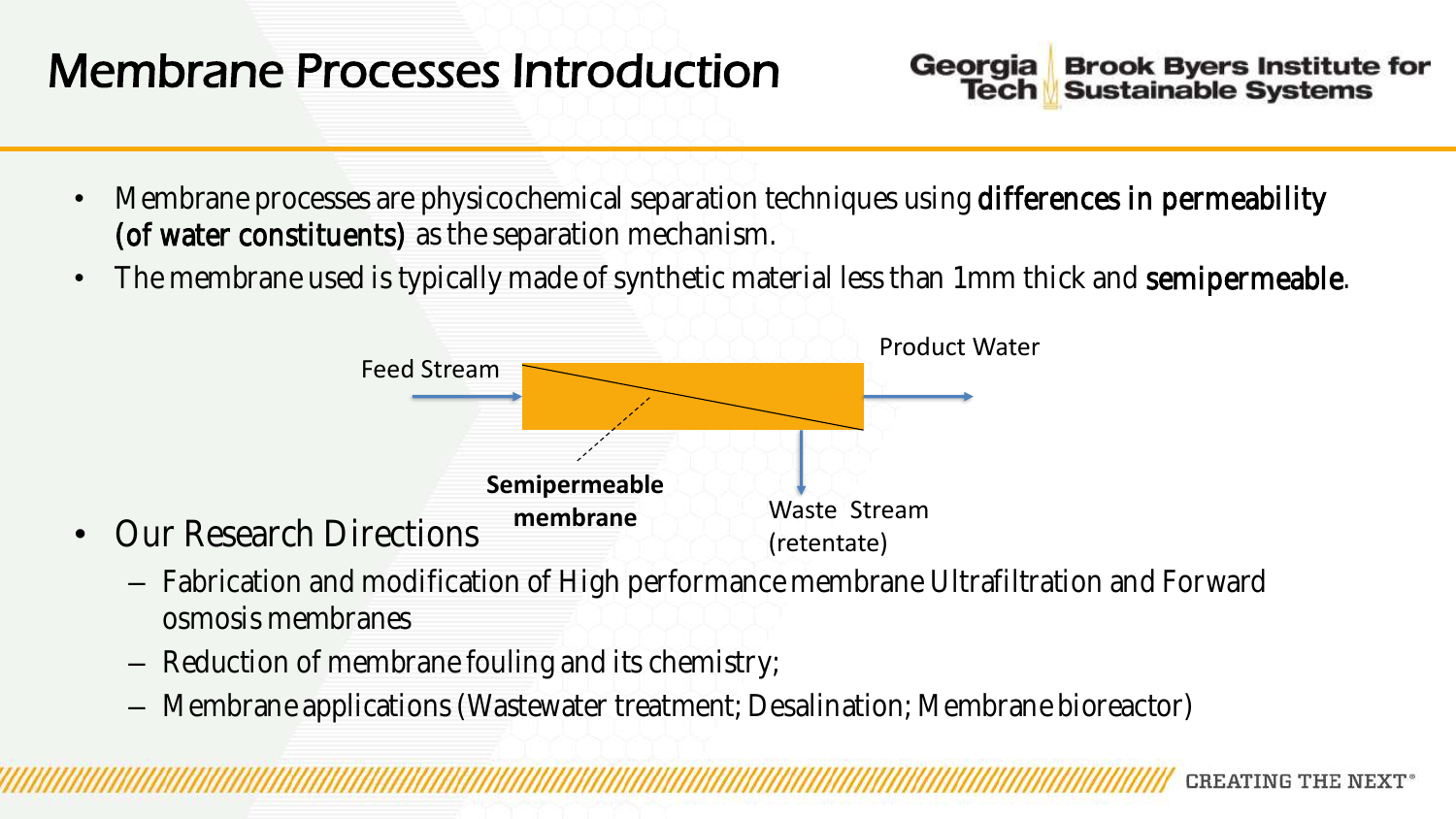### Research Directions

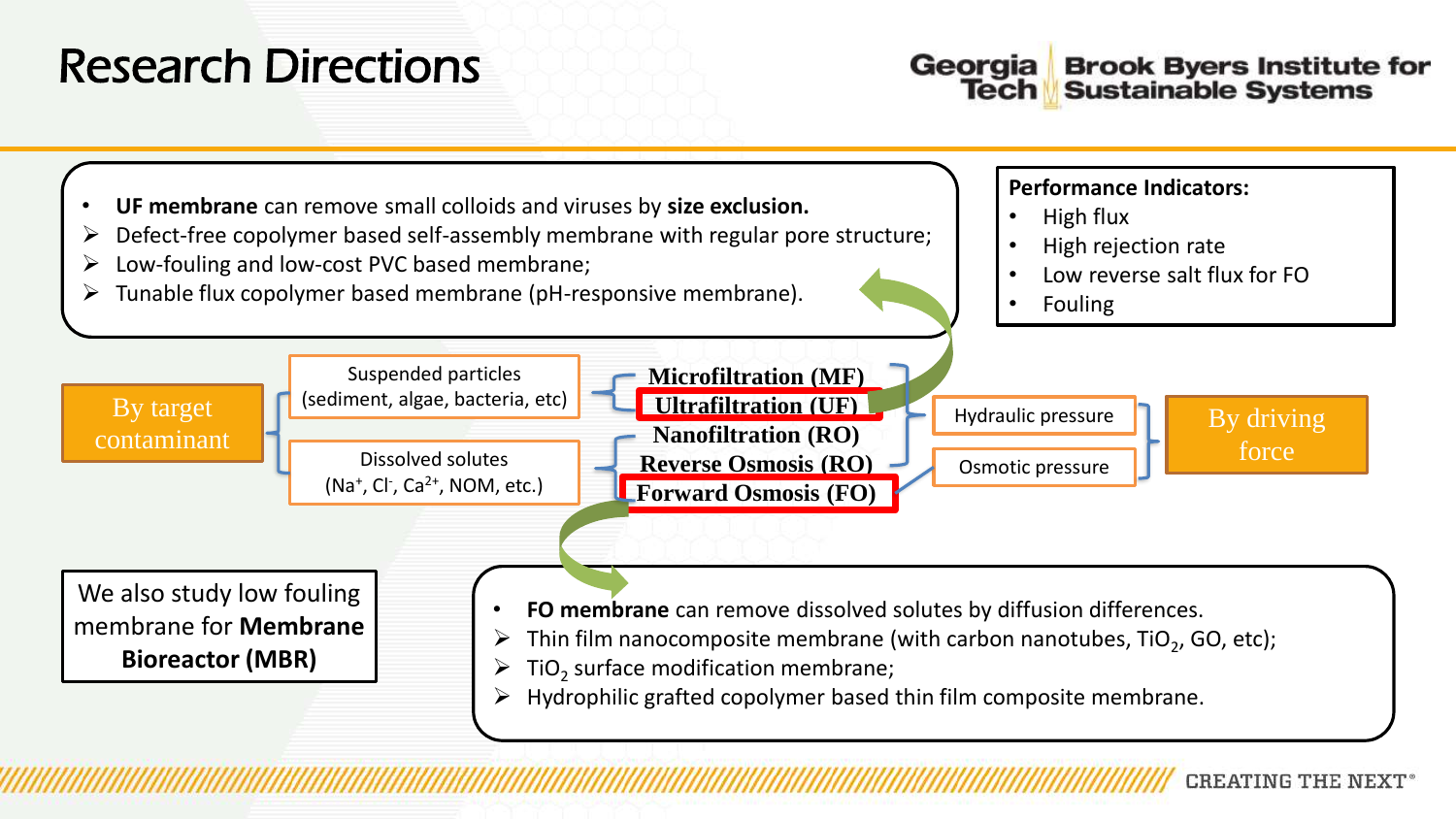## Membrane Technology Research Results

#### Ultrafiltration Membrane - Copolymer Based

Georgia **Brook Byers Institute for Sustainable Systems Tech** 



• Highest pure flux: 5170 (LMH bar) under low pressure 0.07 Mpa; • Sodium alginate(SA) rejection rate: 87%



Potential use for wide range membrane applications.

B Liu et al., 2013 B Liu et al., 2017

**CREATING THE NEXT<sup>®</sup>**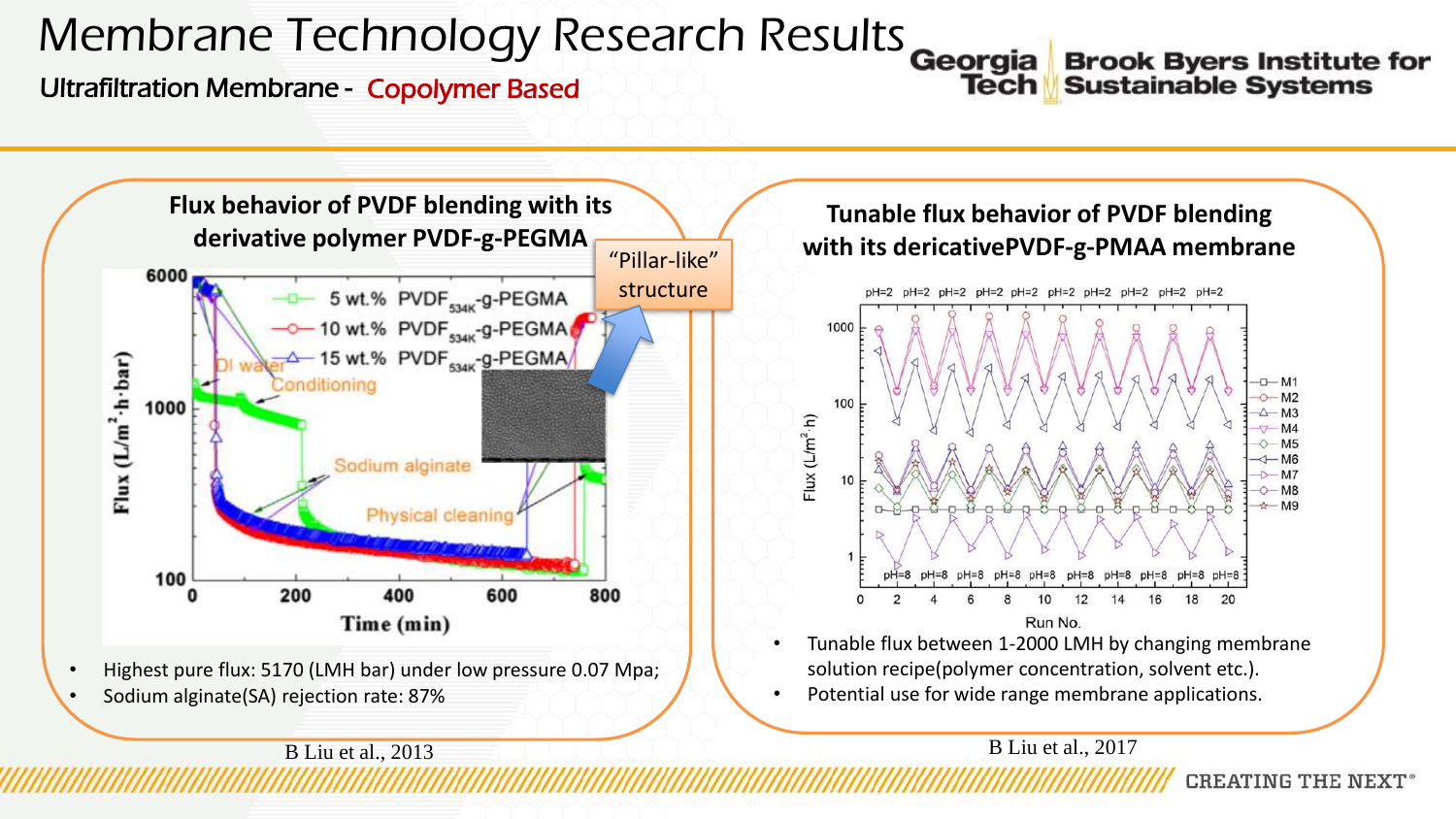## Membrane Technology Research Results Georgia

#### Forward Osmosis - Nanocomposite Membrane

**Brook Byers Institute for Sustainable Systems Tech** 

**CREATING THE NEXT<sup>®</sup>** 



#### **Trace pharmaceutical rejection rate of Nano-TiO2 surface modified TFC membrane**



(under condition: Feed TCS,MTP and SMX mixed solution 500ug/L; Draw 0.5M NaCl)

- Rejection of three pharmaceuticals were increased.
- For MTP, rejection rate was increased from 80% to 90%.

Y Li. et al., 2014 M Huang. et al., 2015